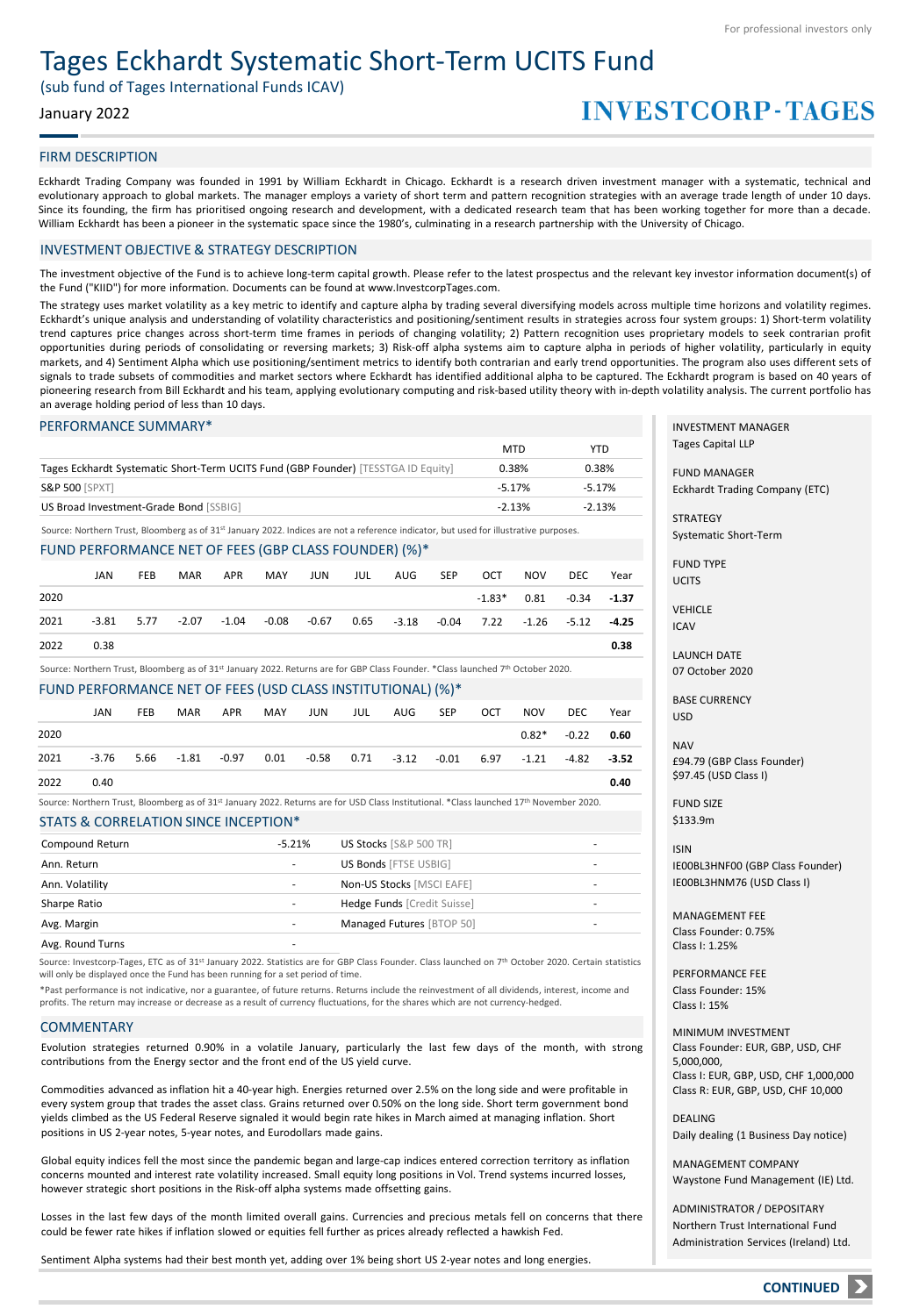# Tages Eckhardt Systematic Short-Term UCITS Fund

(sub fund of Tages International Funds ICAV)

# January 2022

# **INVESTCORP-TAGES**



## GROSS P&L BY SYSTEM GROUP\*





COMMITMENT BY SYSTEM GROUP TOP 3 BEST/WORST PERFORMING MARKETS MTD



Source: Investcorp-Tages, ETC. Data as at 31<sup>st</sup> January 2022.

# RISK & REWARD PROFILE

| <b>Lower risk</b> |                                |  |                                 | <b>Higher risk</b> |
|-------------------|--------------------------------|--|---------------------------------|--------------------|
|                   | <b>Typically lower rewards</b> |  | <b>Typically higher rewards</b> |                    |
|                   |                                |  |                                 |                    |

Risk Scale from the key investor information document(s) of the Fund ("KIID"). Risk 1 does not mean a risk-free investment. This indicator may change over time. Please refer to the risk glossary at the back of this document.

\*Past performance is not indicative, nor a guarantee, of future returns. Returns include the reinvestment of all dividends, interest, income and profits. The return may increase or decrease as a result of currency fluctuations, for the shares which are not currency-hedged.

#### Investcorp

48 Grosvenor Street, London, W1K 3HW

Source: Investcorp-Tages, ETC. Data as at 31st January 2022.

Tel: +44 (0)20 3743 3476

Email: [IR-EU@investcorp.com](mailto:IR-EU@investcorp.com)